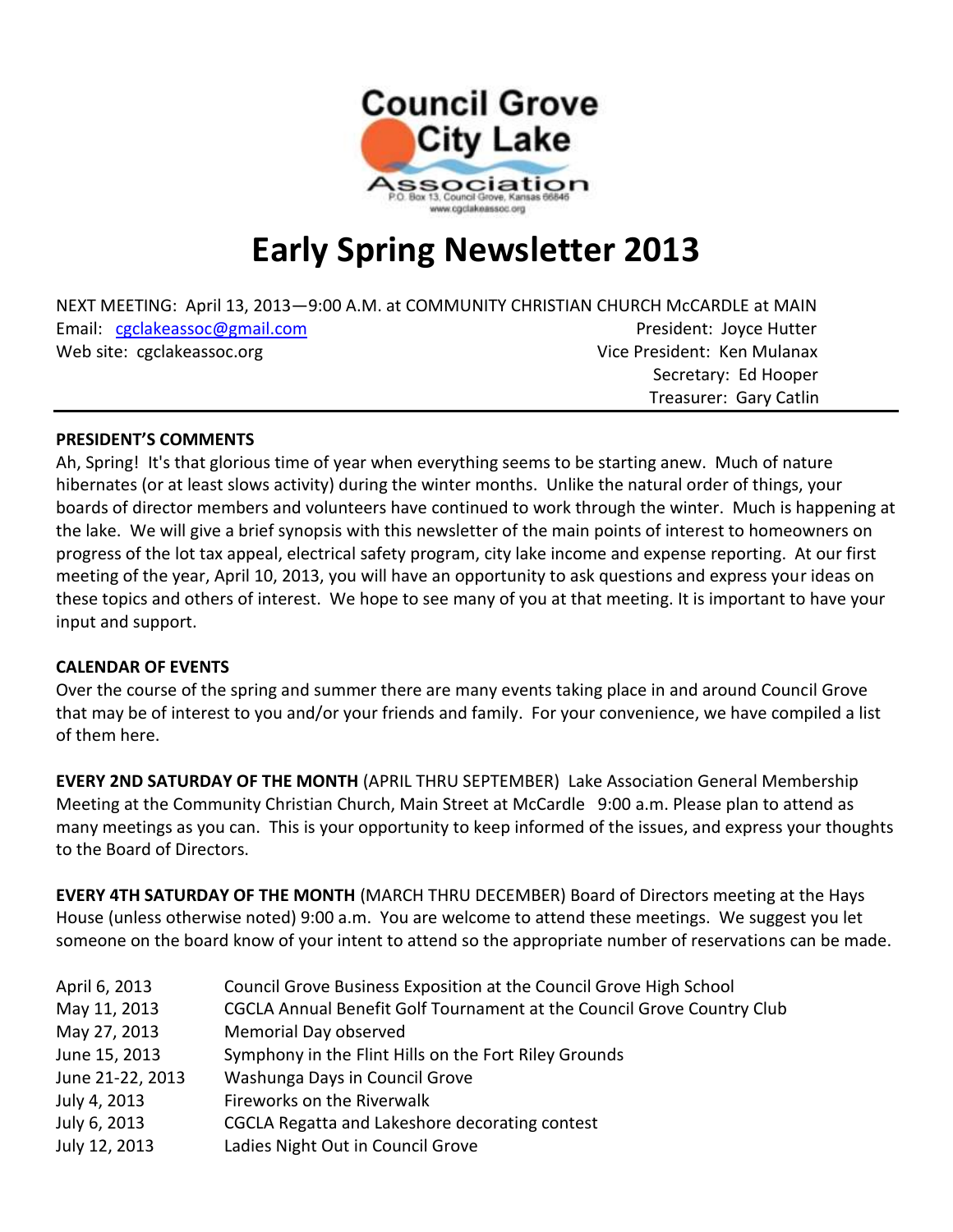August?, 2013 Babe Ruth Classic (date to be announced) September 2, 2013 Labor Day September ?, 2013 CGCLA Annual Steak Fry (date to be announced) November 2, 2013 Candlelight Charm in Council Grove November 1-3, 2013 Gathering in the Grove Art Show and Sale in Council Grove

# **BOARD of DIRECTORS ELECTION**

The nominations for seats on the CGCLA Board of Directors will close on May 11th. The voting will close at the end of the Annual Meeting June 8<sup>th</sup>. There are five director positions up for election, each a two year term. The bylaws of the Corporation were written with 11 board members to keep the leadership active, and represent as broad a base of the membership as feasible. Many of the current board members have served tirelessly for over six years. It is time for additional members to step up and share your time, talents, and ideas. The board currently meets the  $4<sub>th</sub>$  Saturday of each month. Not all members are able to attend every meeting. We make extensive use of email to pass along information and often make decisions via email and conference calls. Most board members not living in the Council Grove area find they are able to effectively participate. Let your voice be heard as a member of the CGCLA board of directors. Nomination forms are available at [www.cgclakeassoc.org.](http://www.cgclakeassoc.org/) You may send your completed form to CGCLA, P.O. Box 13, Council Grove, KS. 66846 or email to: [cgclakeassoc@gmail.com](mailto:cgclakeassoc@gmail.com)

# **LAKE ASSOCIATION ANNUAL GOLF TOURNAMENT**

The Lake Association Annual Golf Tournament will be held at the Council Grove Country Club on May 11th. Once again, John Nicodemus, 316 619 0016, will chair this event and will graciously accept volunteer assistance. While this is a charity golf tournament, a good time is enjoyed by all at the raffle and social hour following the tournament. Please plan to join in the fun.

# **BOATING SAFETY REMINDERS**

At the beginning of each summer season we print an article regarding boat safety. Many at the lake are new owners and may not be familiar with city ordinances governing the rules and regulations of boat operation at the City Lake. Even if you have been around for years, it is good to review the regulations. All ordinances pertaining to "life at the lake" can be found on the Lake Association web site [www.cgclakeassoc.org.](www.cgclakeassoc.org) Please print this information and share it with your guests. You are responsible for them knowing and following the regulations.

Always, safety is our first concern. Since this is a "multi-use" lake (fishermen, skiers, sailors, cruisers, jet skis, canoes, kayaks, paddle boats, swimmers), it is important to always be on the outlook for others and to constantly be aware of who/what is sharing the lake with you. REMEMBER: Until April 15, the entire lake is a "no wake" zone.

- Between the buoys and the shoreline is ALWAYS a no wake zone
- Always keep alert for "downed" skiers and tubers
- Sailboats, canoes, kayaks, and paddle boats always have the right of way
- Radios should not be loud enough to be heard more than 50 feet away
- No wake prior to 8:00 am or after sunset (One of the deadliest things you can do is to proceed full speed after dark. Sunset times are posted on the web site)

If we are all courteous and use common sense, we can continue to enjoy the lake and all it has to offer with no serious negative consequences. Let's make it a safe and fun year.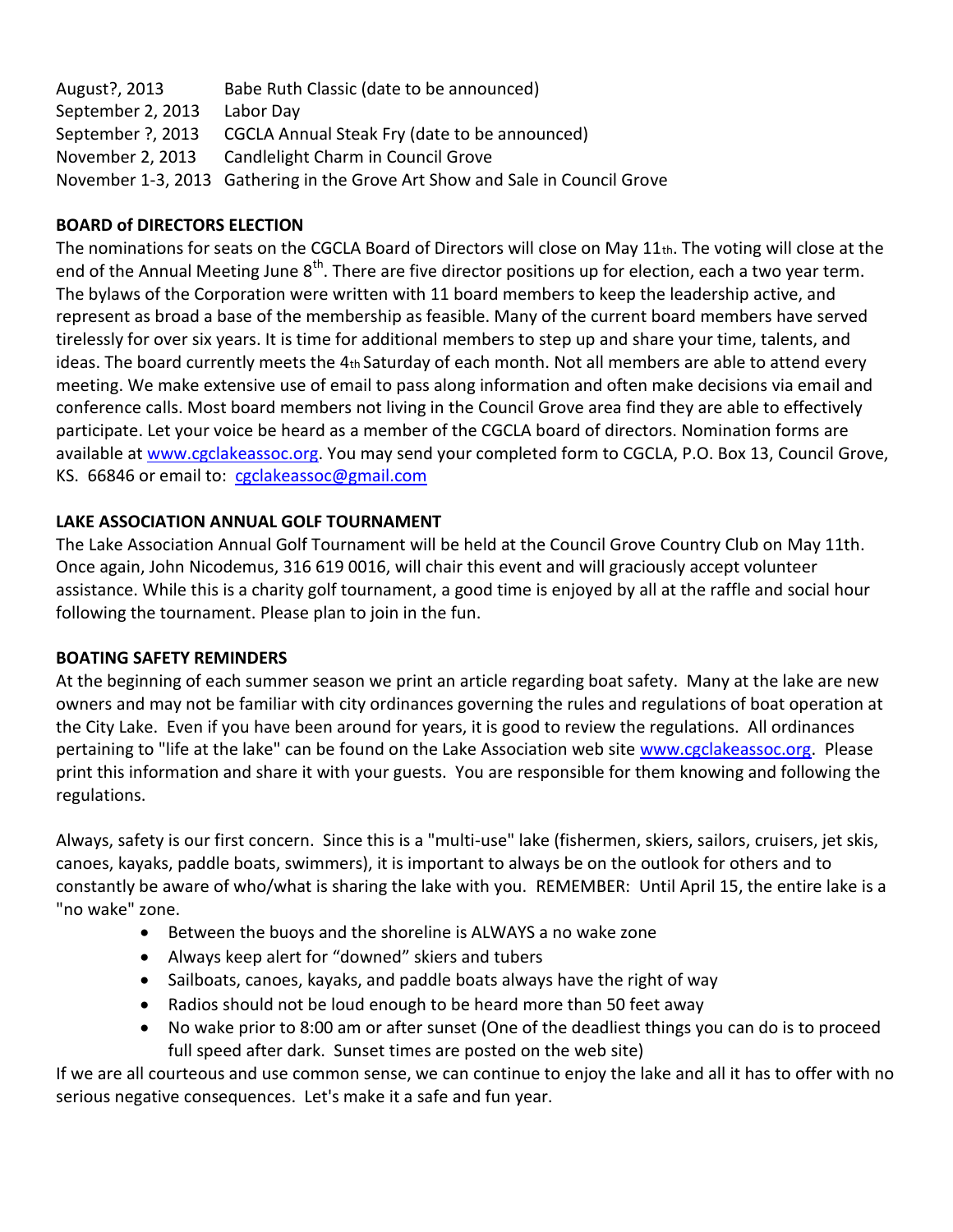### **TAX APPEAL OF LAKE LOT VALUATIONS FOR 2012**

The tax appeal process for the lake lot values is in progress. Our attorney, Linda Terrell, has been retained by the Lake Association to represent the city in the appeal of the valuation of the lake lots for the tax year ending December 31, 2012. Linda has received a letter from the Kansas Court of Tax Appeals (COTA) outlining the dates for discovery and expert witnesses and setting the prehearing telephone conference for September 18, 2013. Prior to that date volunteers will be working to gather the considerable information requested by the attorney to support the case. Because of the unique nature of our situation, this is a very labor intensive and time consuming venture.

#### **APPAREL VOLUNTEER NEEDED**

For the past five years we have sold apparel with the Lake Association logo and or name on it. This has been a very popular venture and has given the Lake Association high recognition in the area. Lake homeowners who did not know each other have even met out of town and recognized one another from the shirts and met. At this time we are in need of a volunteer (or two or three, if you would like to combine your efforts and energies with a friend or two) to coordinate this area. If you are interested, please call Joyce (620 767 2726) and she can explain to you what is involved. It really doesn't take much time, but it does necessitate a small place to store inventory and some bookkeeping.

#### **LAKE ADVISORY COMMITTEE**

In accordance with the lease, the city council appointed the following persons to serve on an advisory committee. Mark Brooks, Betty Huey, Debi Schwerdtfeger from the city council; Becky Catlin, Mary Honeyman, Dave Fritchen from the Lake Association; Dennis Delay, Bob Alexander, Sylvia Woodruff business representatives; and Jeff Woodall, Jolyn Bremmer and Jim Autrey, each representing the town precinct in which they live. Some of the issues discussed at the past meetings are: dam maintenance and compliance with state guidelines, rip rap (pool debris) on the dam and safety issues with the use of pool debris, completion of 911 signage for all roads and residences within the City Lake Park, C-Road surface, tax appeal, city accounting system and reporting and communication and establishing priorities. We are thankful to these 12 people for their volunteer efforts and willingness to work together for better communication and relationships between the lake community and the city administration.

# **CITY LAKE INCOME/ EXPENSE REPORTING**

The Lake Lot Lease requires the City to provide the CGCLA with semi-annual and annual Income/Expense reports. Board members Ed Hooper and Jerry Roths recently met with the Mayor, City Administrator, and The City Council Lake Committee to discuss the annual report and seek clarification and details of the report. Hopefully the results of the meeting will increase communications between the City and CGCLA regarding income/expense reports.

#### **SEPTIC and WELL IDENTIFICATION**

A reminder; if you haven't fully complied with the Septic and Well Identification Ordinance, you need to get busy. The City Ordinance and other Clean Water information is available at [www.cgclakeassoc.org](http://www.cgclakeassoc.org/) in the Clean Water Initiative Section. We realize there are still a few who haven't been able to locate their septic. Drawings at city hall may help. If you are still unable to locate your system, City Inspector Larry Johnson can be contacted at 620 767 5417 and may be able to assist you.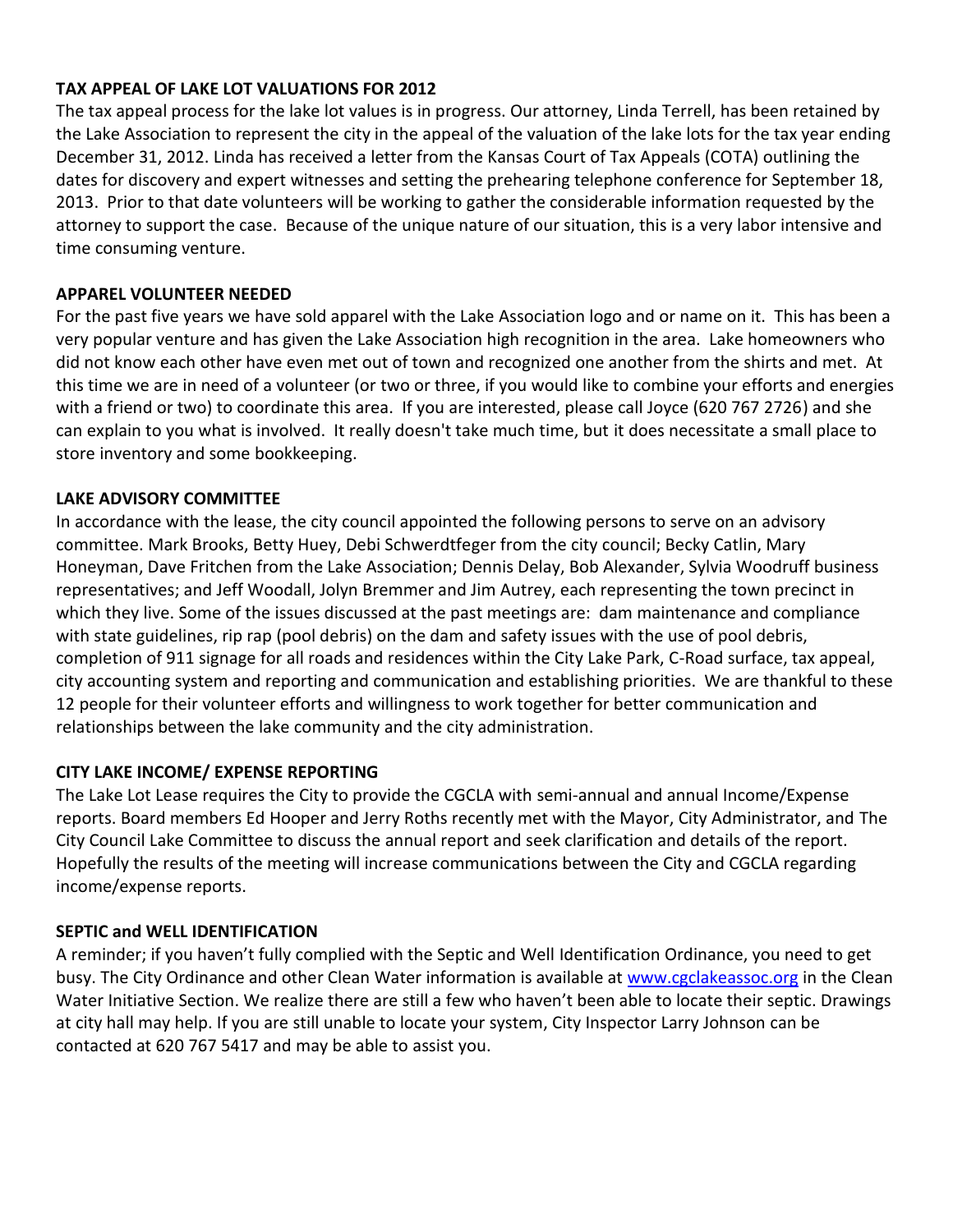#### **ELECTRICAL SAFETY NEAR WATER**

Last summer the Lake of the Ozarks experienced several fatal accidents involving electricity located near boat docks and at the water's edge. In an effort to avert such a thing happening at the Council Grove City Lake, Larry Johnson, city building inspector has contacted CGCLA concerning an educational program, and possible regulations. D.L. Smith, (E 14) of DL Smith Electrical, graciously volunteered to work with Larry and be the liaison for lake homeowners.

Our Board of Directors has looked at the potential for fatal accidents and whole heartily supports a program to avoid fatalities such as have occurred at lakes similar to ours. We will soon be passing on educational and technical information to raise awareness of the potential dangers. We will also invite Larry to attend a Lake Association meeting to talk with us.

Prevention is our objective. Drowning due to electrical shock could be easy to miss-identify and we all need to be aware of the dangers and how to react to an incident in the water. An informative reprint from July, 2012, Cruising World is attached to this newsletter.

#### **2012 MEMBERSHIP**

Because of your involvement, right at 90% of lake homeowners became paid members of the Council Grove City Lake Association in 2012. Considering some folks own two leases and some owned by absentee trusts go unused, our true membership level is above 90%. This level of membership compares to the membership level of 2009, and is an open testament of your support. The Association could not begin to accomplish our mission without you. It is only with your continued support that we can promote your interests as a lake homeowner and keep you informed of developments that may affect you. It is only because of this continued level of support that we were able to be recognized by the city government as the spokes "person" for lake residents. Representing you as a "joint voice" increases your "power of one" and gives you considerable leverage when decisions are being made. **We thank each and every one of you who has paid your annual dues to support the Lake Association.** We encourage you to do your share, and get your dues in the mail.

| Dues Card - 2013<br>COUNCIL GROVE CITY LAKE ASSOCIATION<br>PO Box 13, Council Grove, KS 66846 |                                                   |
|-----------------------------------------------------------------------------------------------|---------------------------------------------------|
|                                                                                               | $\frac{5}{2}$ 35.00<br>Annual Dues: Annual Dues:  |
|                                                                                               | $\sharp$ and $\sharp$<br>Legal Fund Contribution: |
|                                                                                               | General Fund Contribution: \$                     |
|                                                                                               |                                                   |
|                                                                                               | CHECK TOTAL: \$                                   |
|                                                                                               |                                                   |
|                                                                                               |                                                   |
|                                                                                               |                                                   |
|                                                                                               |                                                   |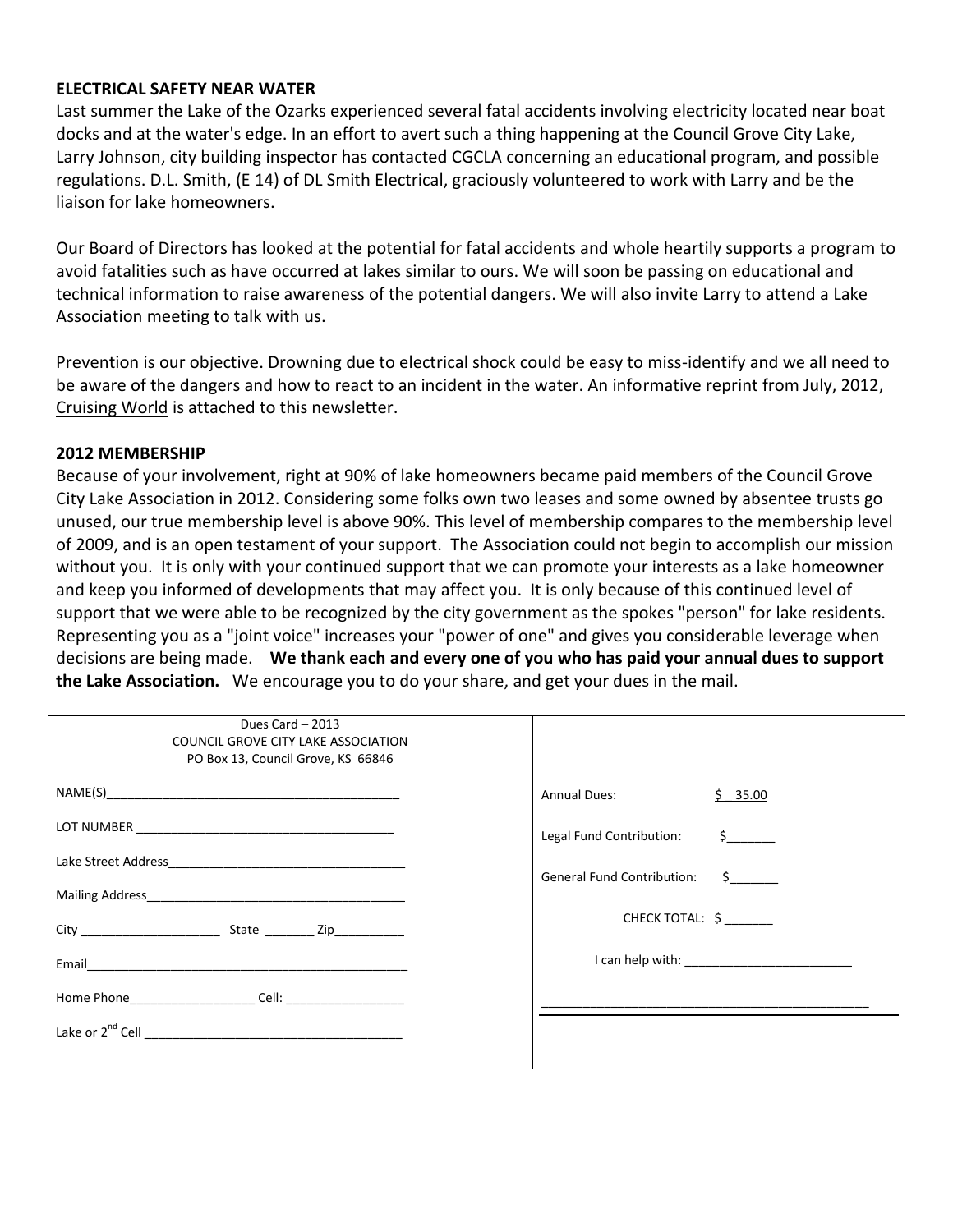# July 12, 2012

# **Preventing Electric Shock Drownings**

A string of tragedies over the holiday weekend serve as a grim reminder to check the electrical systems on your boat and dock.



# Lake of the Ozarks

July has brought [tragic reminders of electrical hazards](http://www.connectmidmissouri.com/news/story.aspx?id=772755#.T_7rO_EmYwM) that can happen around boats and boat docks. Just this past weekend, 26-year-old Jennifer Lankford was swimming with family in the Lake of the Ozarks. She was electrocuted when she touched a dock that is believed to have had faulty wiring. Also at Lake of the Ozarks, a 13-year-old girl and her 8-year-old brother received fatal electrical shocks while swimming near a dock. In Tennessee, two boys, ages 10 and 11, lost their lives as a result of receiving an electrical shock while swimming between house boats on Cherokee Lake in Tennessee.

"Make sure that the dock area is safe. This means making sure electrical connections are properly installed and safely maintained," adds Molly Hall, executive director of the Safe Electricity program. "Your loved ones' lives just might depend on it." Even if you are just renting the dock, it is important that you notify the dock owner of any safety violations so that they can be fixed immediately.

Wet environments are particularly dangerous when it comes to electricity. While regulations might vary by location, the Centers for Disease Control and Prevention (CDC) states that electricity-related drowning can be prevented by regular inspections for ground-fault failure and by strict enforcement of the National Electric Code through frequent inspections of pools and docks.

An important step to ensure safety around boat docks and swimming pools is to include ground fault circuit interrupter (GFCI) protection. Make sure the GFCI is professionally installed to prevent shock, electrocution, and injury. [Safe Electricity](http://safeelectricity.org/) urges boat owners to have dockside electrical systems installed by professional electricians guided by National Electric Code and to have these systems inspected regularly to avoid tragedy. Boat wiring should be in compliance with [American Boat and Yacht Council \(ABYC\) standards.](http://www.abycinc.org/)

Safe Electricity urges all swimmers that if you feel a tingle, avoid metal ladders and objects, and get out of the water as soon as possible - the best and quickest way you can.